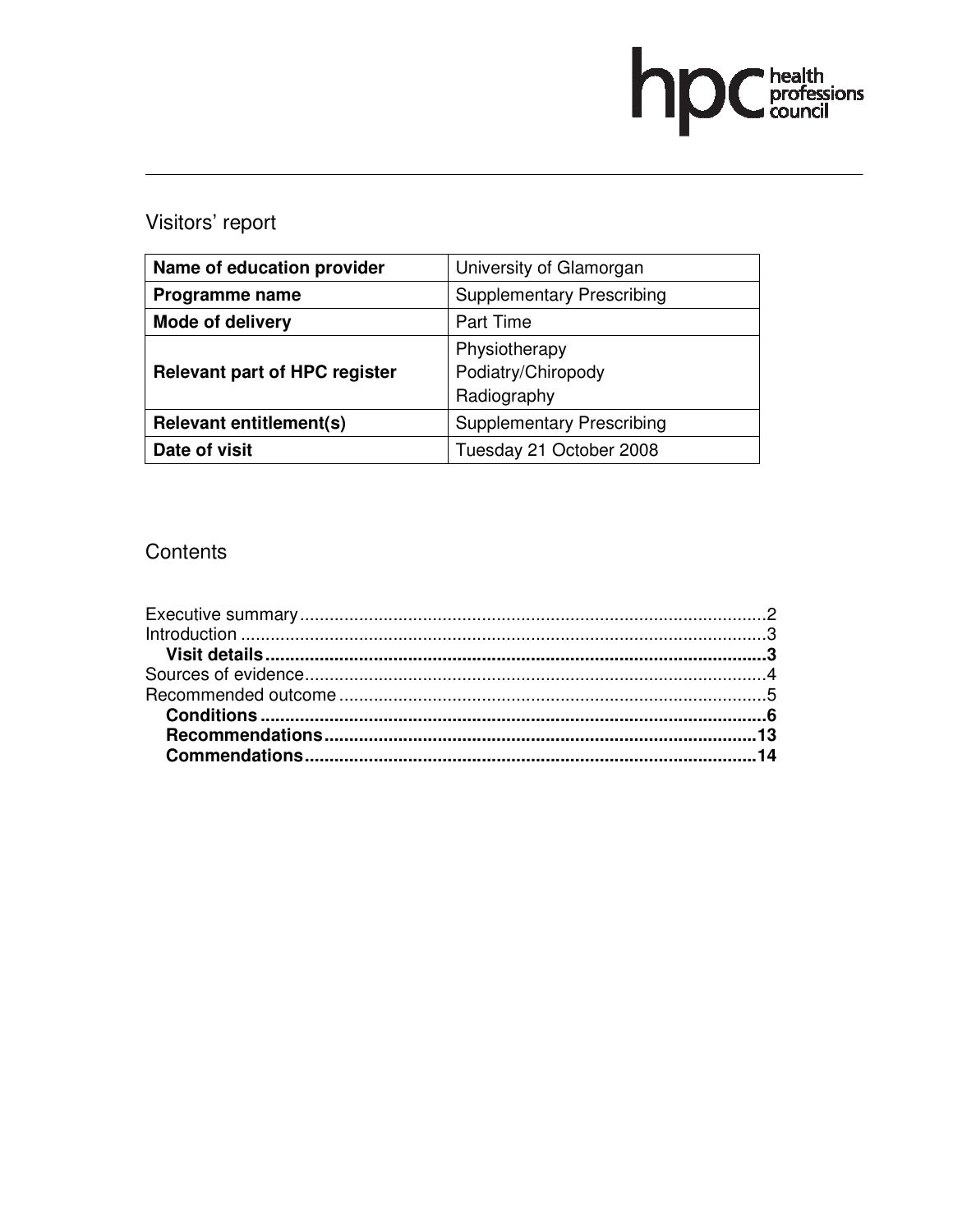## Executive summary

The Health Professions Council (HPC) approve educational programmes in the UK which health professionals must complete before they can apply to be registered with us. The HPC is a health regulator and our main aim is to protect the public. The HPC currently regulates 13 professions. All of these professions have at least one professional title which is protected by law. The HPC keep a register of health professionals who meet our standards for their training, professional skills, behaviour and health.

As well as approving educational programmes for people who want to join the Register, the HPC also approve a small number of programmes for those already on the Register. The post-registration programmes we currently approve are supplementary prescribing programmes (for chiropodists / podiatrists, radiographers and physiotherapists) and programmes in local anaesthetics and prescription-only medicine (for chiropodists / podiatrists).

The visitors' report which follows outlines the recommended outcome made by the visitors on the approval of the programme. This recommended outcome was accepted by the Education and Training Committee (Committee) on 10 February 2009. At the Committee meeting on 10 February 2009, the programme was approved. This means that the education provider has met the condition(s) outlined in this report and that the programme meets our standards of education and training (SETs) and ensures that those who complete it meet our standards of proficiency (SOPs) for their part of the Register. The programme is now granted open ended approval, subject to satisfactory monitoring.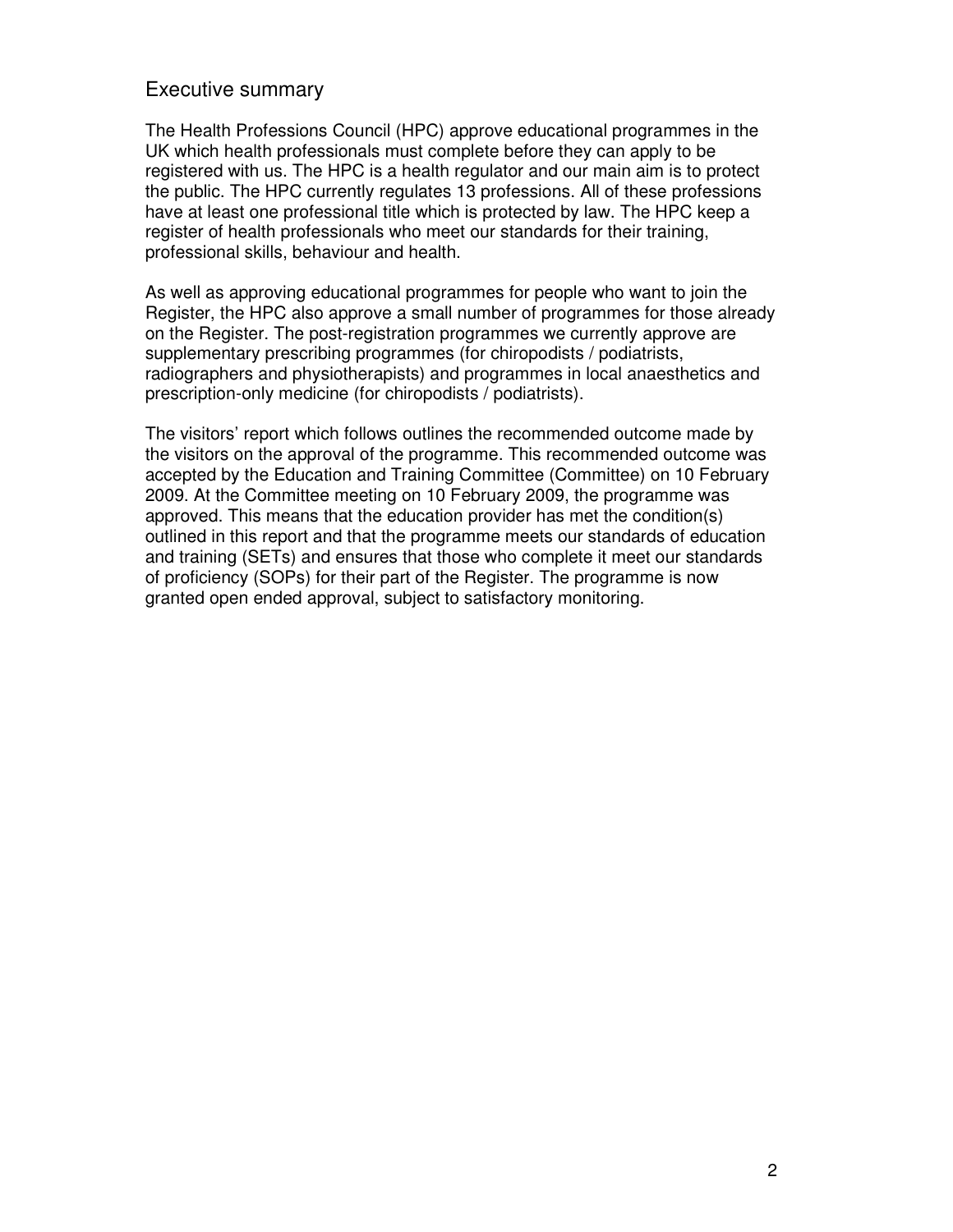## Introduction

The HPC visited the programme at the education provider as it was a new programme which was seeking HPC approval for the first time. This visit assessed the programme against the standards of education and training (SETs) and considered whether those who complete the programme meet the standards of proficiency (SOPs) for their part of the Register.

This visit was an HPC only visit. The education provider did not validate or review the programme at the visit and the professional body did not consider their accreditation of the programme. The education provider supplied an independent chair and secretary for the visit.

## Name of HPC visitors and profession  $|Dr|$  Jean Mooney (Chiropodist/Podiatrist) Mr Gordon Pollard (Paramedic) HPC executive officer(s) (in attendance) | Miss Elisa Simeoni Proposed student numbers Maximum 30 Proposed start date of programme approval Monday 2 March 2009 Chair Mr Terry Kell (University of Glamorgan) Secretary Ms Alexia Attard (University of Glamorgan)

#### **Visit details**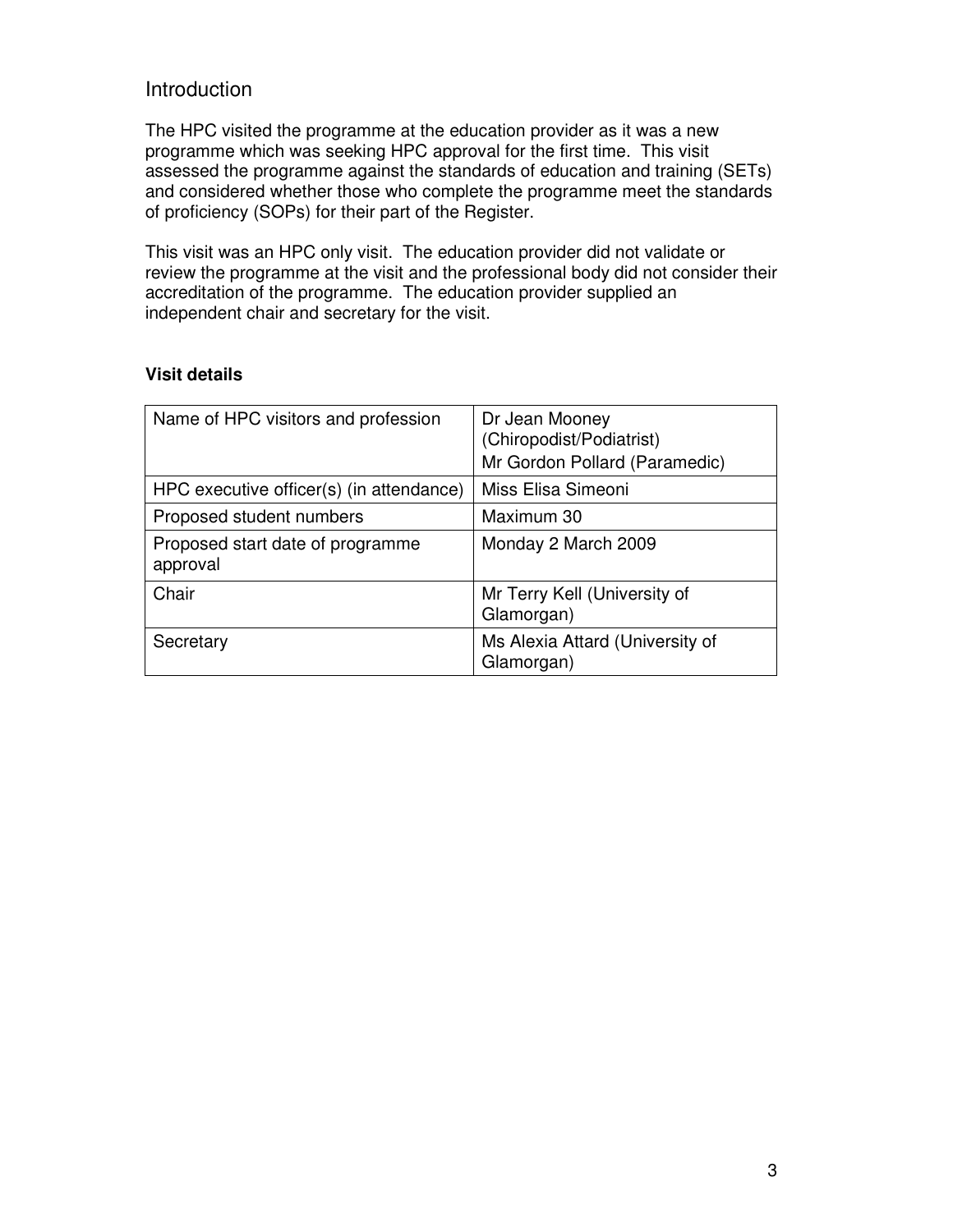## Sources of evidence

Prior to the visit the HPC reviewed the documentation detailed below, sent by the education provider.

|                                                                                       | Yes         | No. | N/A |
|---------------------------------------------------------------------------------------|-------------|-----|-----|
| Programme specification                                                               | IX.         |     |     |
| Descriptions of the modules                                                           |             |     |     |
| Mapping document providing evidence of how the<br>education provider has met the SETs |             |     |     |
| Mapping document providing evidence of how the<br>education provider has met the SOPs |             |     |     |
| Practice placement handbook                                                           | $\boxtimes$ |     |     |
| Student handbook                                                                      |             |     |     |
| Curriculum vitae for relevant staff                                                   |             |     |     |
| External examiners' reports from the last two years                                   |             |     |     |
| Prescribing for Physiotherapy, a position paper from<br>the profession in Wales       |             |     |     |
| CD-Rom of Glamorgan Clinical Simulation Centre                                        |             |     |     |

The HPC did not review all curriculum vitae for relevant staff prior to the visit as the education provider did not submit all of them. However, they did table the missing CVs at the visit itself.

The HPC did not review the external examiners' reports from the last two years as the education provider did not submit them. However, they did table them at the visit itself.

The HPC did not review the mapping document providing evidence of how the education provider has met the SOPs prior to the visit as a mapping document was not required by the visitors as the programme is a post-registration qualification.

|                                                                                                  | Yes | <b>No</b> | N/A |
|--------------------------------------------------------------------------------------------------|-----|-----------|-----|
| Senior managers of the education provider with<br>responsibility for resources for the programme |     |           |     |
| Programme team                                                                                   |     |           |     |
| Placements providers and educators/mentors                                                       |     |           |     |
| <b>Students</b>                                                                                  |     |           |     |
| Learning resources                                                                               |     |           |     |
| Specialist teaching accommodation<br>(e.g. specialist laboratories and teaching rooms)           |     |           |     |

During the visit the HPC saw the following groups or facilities;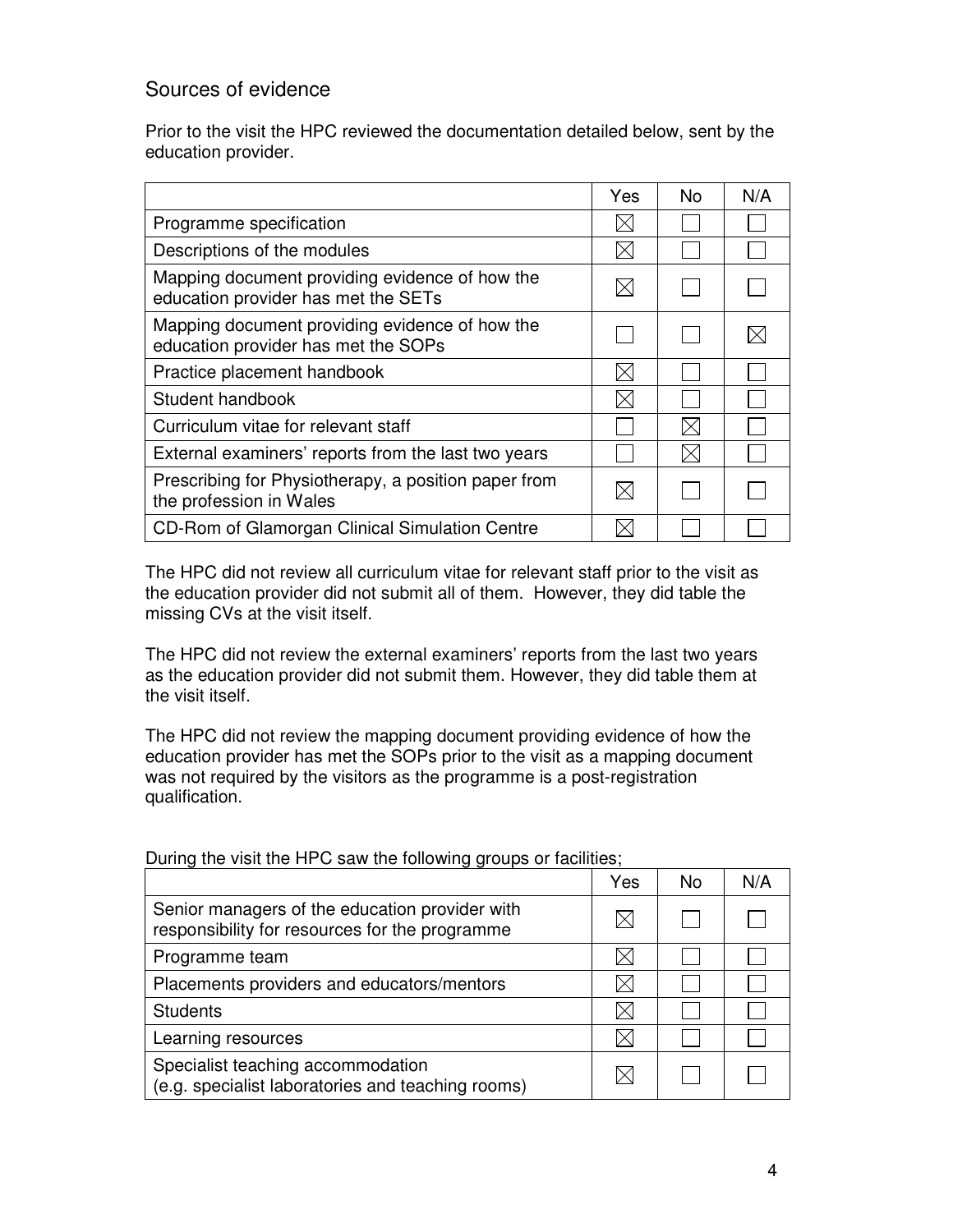The HPC met with previous students from the supplementary prescribing and independent prescribing programmes for nurses as the programme seeking approval currently does not have any students enrolled on it.

#### Recommended outcome

To recommend a programme for approval, the visitors must be assured that the programme meets all of the standards of education and training (SETs) and that those who complete the programme meet our standards of proficiency (SOPs) for their part of the Register.

The visitors agreed to recommend to the Education and Training Committee that a number of conditions are set on the programme, all of which must be met before the programme can be approved.

The visitors agreed that 43 of the SETs have been met and that conditions should be set on the remaining 20 SETs.

Conditions are requirements that the education provider must meet before the programme can be recommended for approval. Conditions are set when certain standards of education and training have not been met or there is insufficient evidence of the standard being met.

The visitors have also made a number of recommendations for the programme. Recommendations are observations on the programme or education provider which do not need to be met before the programme is recommended for approval. Recommendations are normally set to encourage further enhancements to the programme and are normally set when it is felt that the particular standard of education and training has been met at, or just above the threshold level.

The visitors have also made a commendation. Commendations are observations of innovative best practice by a programme or education provider.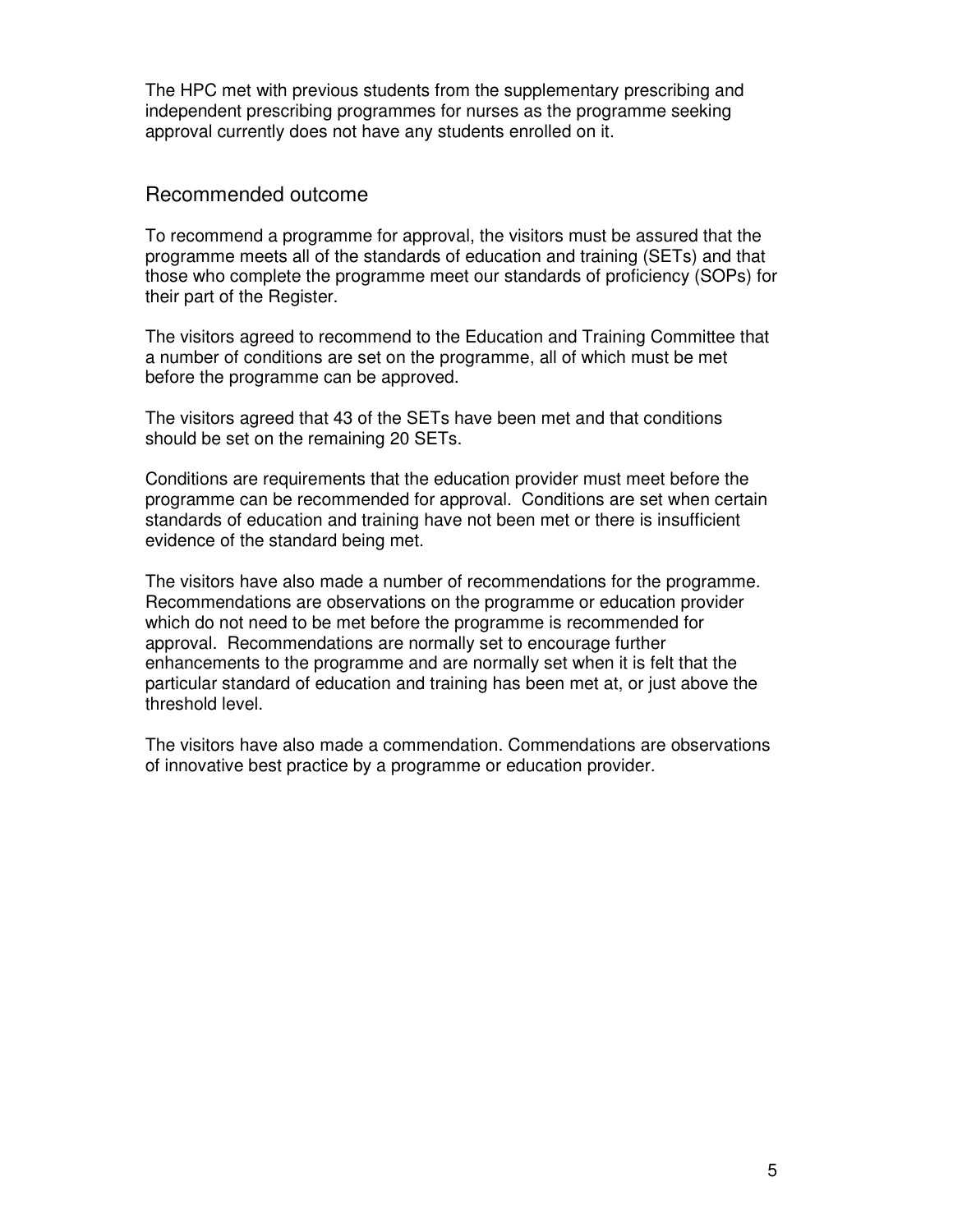## **Conditions**

#### **2.1 The admissions procedures must give both the applicant and the education provider the information they require to make an informed choice about whether to make or take up the offer of a place on a programme.**

**Condition:** The education provider must redraft the programme documentation to reflect that an HPC-registered Allied Health Professional (AHP) who successfully completes the programme will have the HPC register annotated with the Supplementary Prescribing entitlement.

**Reason:** In the programme documentation submitted prior to the visit, there were references made that on successful completion of the programme, people will require registration with HPC. However, as the students on the programme will already be HPC registered and in order to give applicants the information they require to make an informed choice about whether to make or take up the offer of a place on the programme, the visitors wish the education provider to amend the programme documentation to clearly state that HPC-registered AHPs who successfully complete the programme will have the HPC Register annotated with the Supplementary Prescribing entitlement.

#### **2.1 The admissions procedures must give both the applicant and the education provider the information they require to make an informed choice about whether to make or take up the offer of a place on a programme.**

**Condition:** The education provider must produce clear information to give applicants the information they require to make an informed choice about whether to make or take up the offer of a place on a programme.

**Reason:** In the documentation submitted and in discussion with the programme team, it was clear that information was not made available to applicants. Therefore, the visitors said that the education provider must produce this information in order for applicants to have all the information they require to make an informed choice about whether to make or take up the offer of a place on a programme.

#### **2.1 The admissions procedures must give both the applicant and the education provider the information they require to make an informed choice about whether to make or take up the offer of a place on a programme.**

**Condition:** The education provider must ensure that references to the roles and requirements of professional bodies and regulatory bodies are accurate and up-to-date.

**Reason:** The documentation currently fails to distinguish the different roles and requirements of the regulatory and professional bodies of the different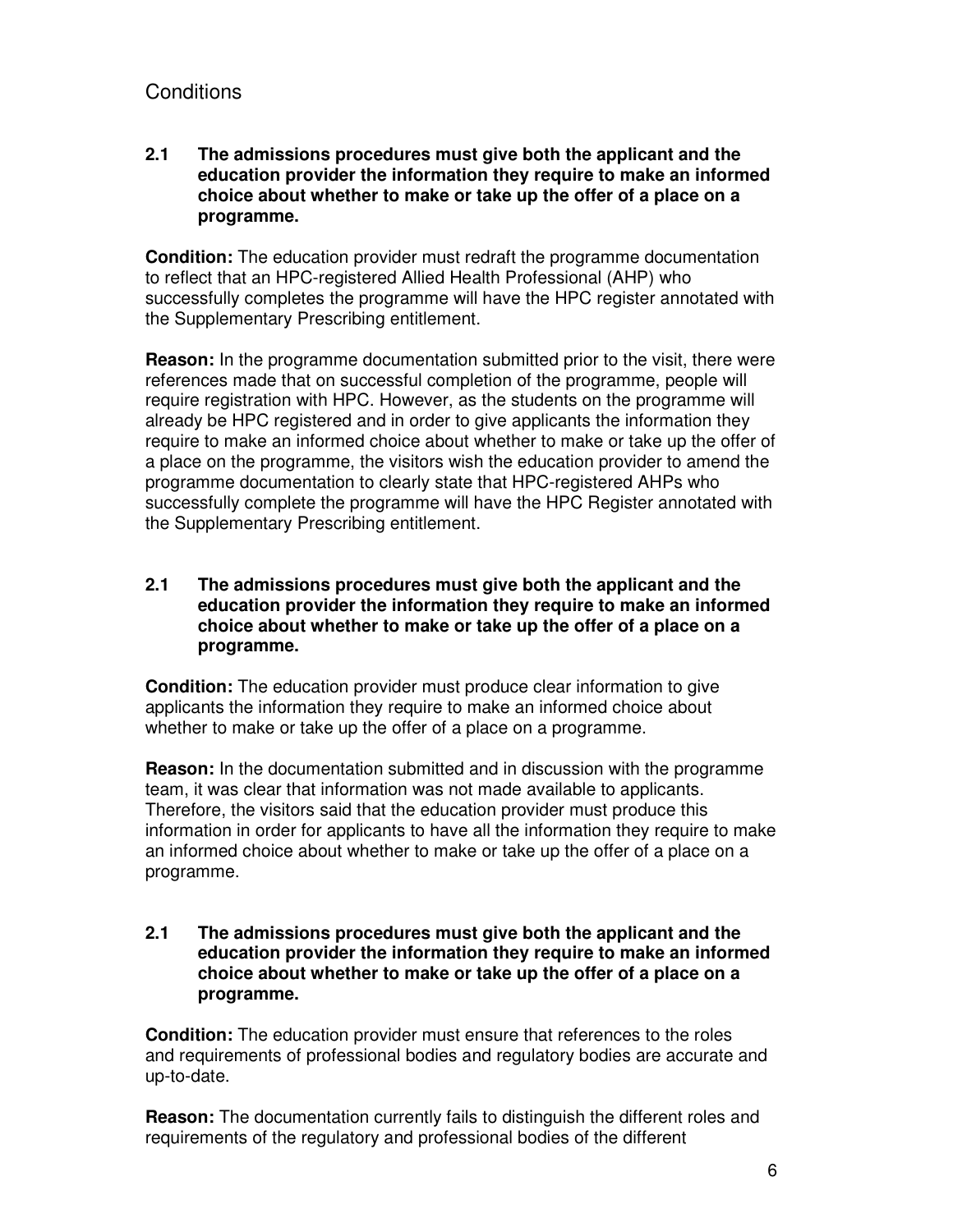professions that will have access to the programme. This information must be updated so that applicants have the correct information they require to take up a place on the programme.

#### **2.1 The admissions procedures must give both the applicant and the education provider the information they require to make an informed choice about whether to make or take up the offer of a place on a programme.**

**Condition:** The education provider must redraft the programme documentation to include references to AHPs.

**Reason:** The documentation provided prior to the visit did not reflect the inclusion of AHPs on the programme and sometimes only referred to nurses and pharmacists. Therefore the programme documentation, in particular the student handbook, must be updated to also reflect that Physiotherapists, Radiographers and Podiatrists/Chiropodists will enrol onto the programme.

#### **2.2.1 The admissions procedures must apply selection and entry criteria, including evidence of a good command of written and spoken English.**

**Condition:** The education provider must submit evidence that the programme documentation includes reference to the required English Level for registered AHPs.

**Reason:** The documentation that was submitted to the visitors prior to the visit did not include a statement on the level of English required for the programme. Whilst the prospective students will be registered AHPs and the standard of proficiency regarding the level of English will be met, there was no mention of this in the student handbook. Students on this programme need to be able to communicate in English to the standard equivalent to level 7 of the International English Language Testing System with no element below 6.5.

#### **2.2.2 The admission procedures must apply selection and entry criteria, including criminal conviction checks.**

**Condition:** The education provider must submit evidence that the programme documentation includes information that applicants will be required to show evidence that they have undertaken a recent Enhanced Criminal Record Bureau (CRB) check prior to enrolment on the programme.

**Reason:** The documentation that was submitted to the visitors prior to the visit did not include any information about enhanced CRB checks carried out prior to admission to the programme. The application form for admission only asked applicants to answer the following closed questions "Do you have any relevant criminal convictions" and stated "If you tick yes, you may be required to provide further details". In particular, pre-programme information for students must include detail on the need for an enhanced CRB check and the procedures in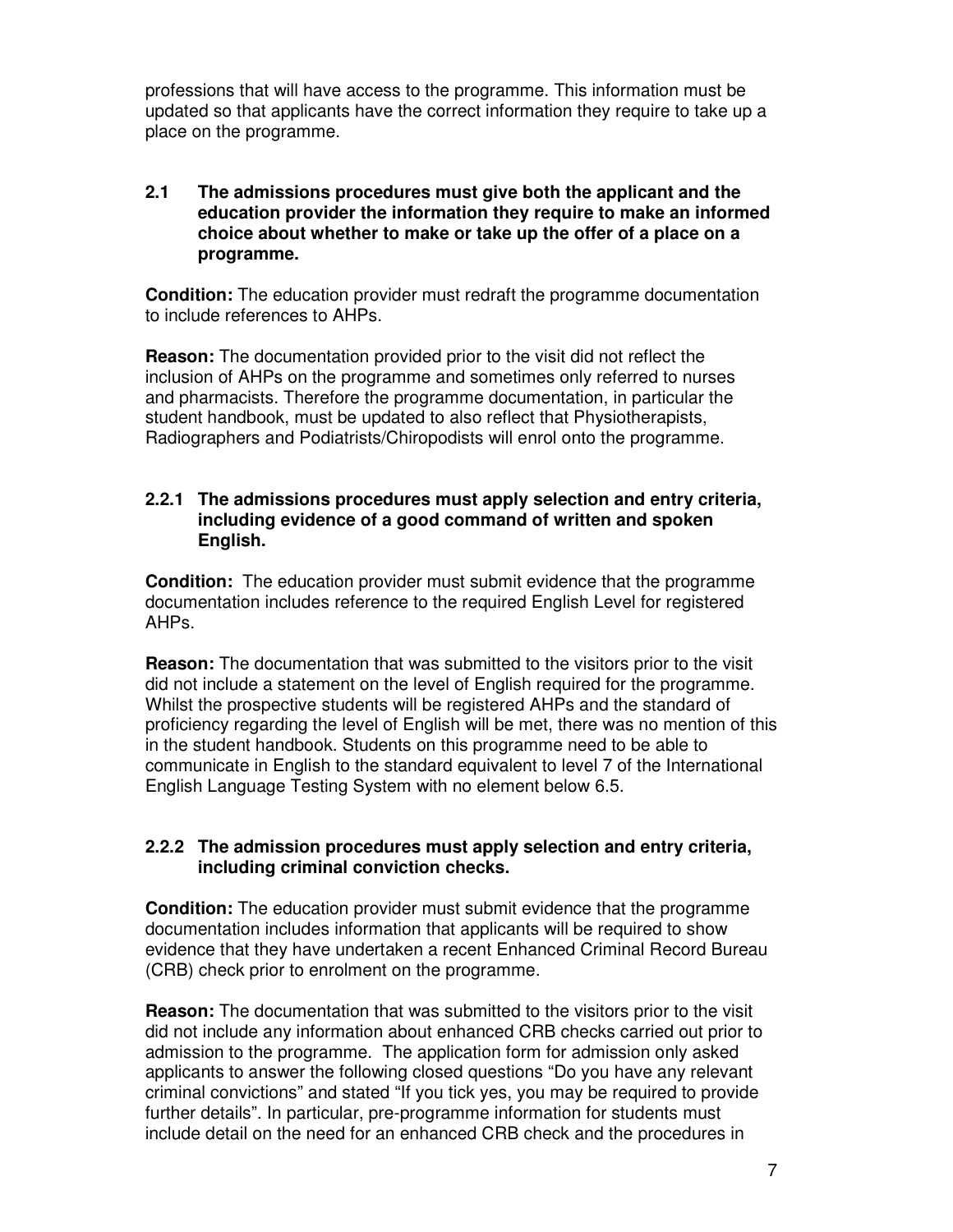place should the applicant receive a positive identification. The visitors wish also to remind the education provider that for overseas students, CRB checks need to be undertaken 3 months after arrival in the UK in order to be effective.

#### **2.2.3 The admissions procedures must apply selection and entry criteria, including compliance with any health requirements.**

**Condition:** The education provider must submit evidence that the programme documentation includes information about any health requirements.

**Reason:** The documentation submitted to the visitors prior to the visit did not contain information about health requirements. In discussion with the senior team, it was clear that the education provider did not ask students to bring evidence of recent health checks to the start of the programme. The programme team explained that until recently, people were coming from solely an NHS background and therefore did not have any particular concern about health requirements for their students. However, with the inclusion of AHPs on the programme, an outline of pre-programme enrolment health requirements, in particular within the student handbook, needs to be produced to better inform students of any programme-related health requirements.

#### **2.2.4 The admission procedures must apply selection and entry criteria, including appropriate academic and/or professional entry standards.**

**Condition:** The education provider needs to resubmit the programme documentation, including the documentation available to students on the programme, to include which registered AHPs can enrol onto the programme and to update the documents accordingly.

**Reason:** The programme documentation only stated that Physiotherapists could enrol onto the programme. The senior team confirmed during the visit that they wish Radiographers and Podiatrists/Chiropodists also to have access to the programme. Therefore the programme documentation needs to clearly state that Physiotherapists, Radiographers and Podiatrists/Chiropodists can be accepted on the programme. Moreover, necessary modification in the programme documentation must be made accordingly.

## **3.2 The programme must be managed effectively.**

**Condition:** The education provider needs to provide evidence that student feedback is taken into consideration in the delivery of the programme.

**Reason:** During the visit, the visitors reviewed some module evaluations but they did not have a chance to see how student feedback is considered in the subsequent delivery of the programme. Therefore they wish to see evidence of the mechanism that is in place to take enrolled students' feedback into consideration in the subsequent delivery of the programme to be assured this standard is appropriately met.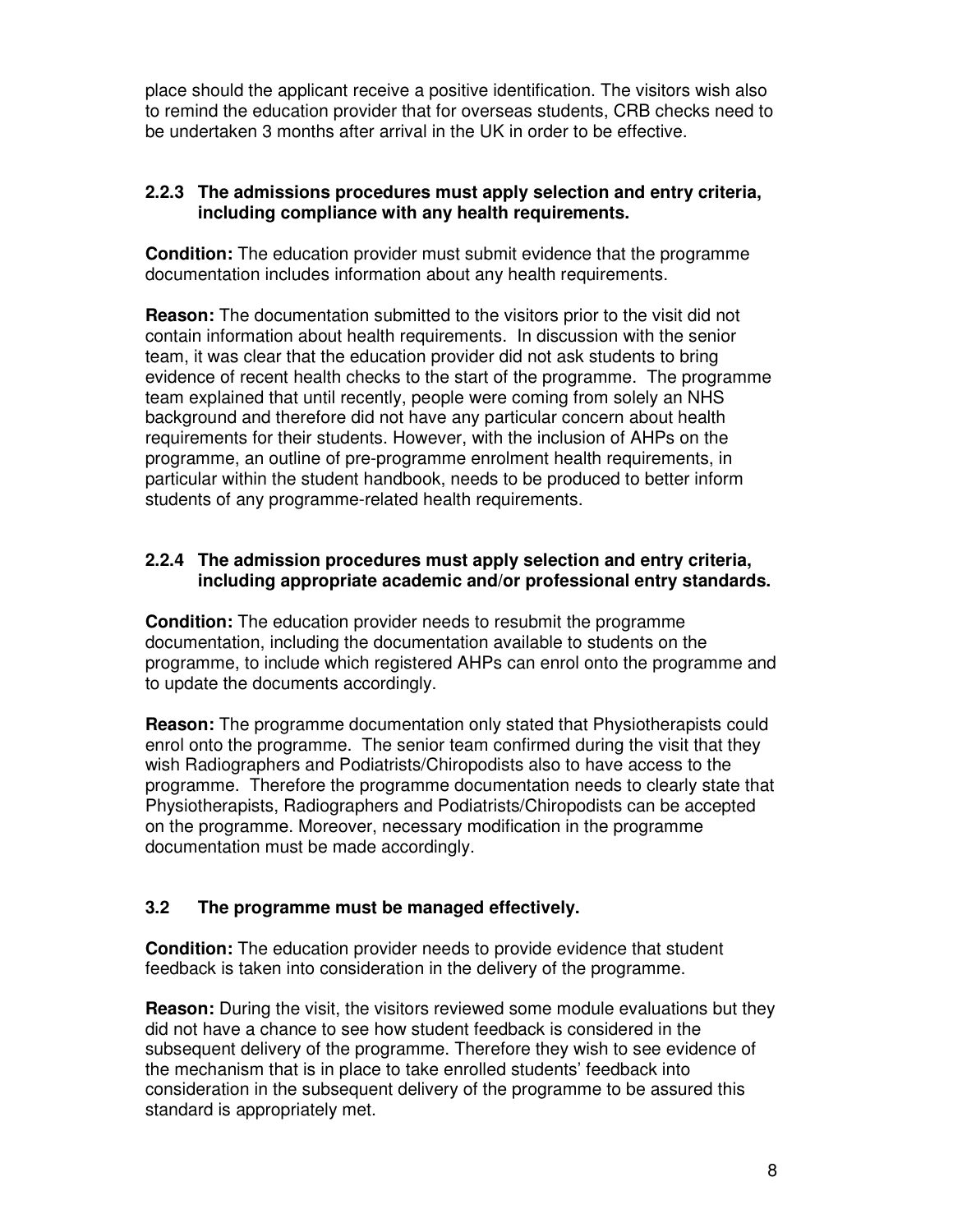#### **3.5 Subject areas must be taught by staff with relevant expertise and knowledge.**

**Condition:** The education provider must assure of the inclusion of AHPs input into the development and delivery of the programme.

**Reason:** During the meeting with the senior team, the visitors were told that the programme team is currently in contact with a physiotherapist to obtain advice from the profession and that there is an intention to recruit new staff with specific knowledge of AHP-requirements if the programme is approved by HPC. Therefore, the visitors want the education provider to produce a statement of assurance of the inclusion of AHPs and AHP-requirements input into the development and delivery of the programme to make sure this standard is met.

#### **3.9 Where students participate as patients or clients in practical and clinical teaching, appropriate protocols must be used to obtain their consent.**

**Condition:** The education provider must provide information about the protocols used to obtain consent where students participate as patients or clients in practical and clinical teaching.

**Reason:** In discussion with the programme team, it was clear that there is a form used to obtain consent from students. However, the visitors did not have an opportunity to review the protocols and therefore require documentary evidence to assist them in determining how this standard is met.

#### **3.11 Throughout the course of the programme, the education provider must have identified where attendance is mandatory and must have associated monitoring mechanisms in place.**

**Condition:** The programme team must redraft the programme documentation, including the student handbook, to include information about where attendance is mandatory and more detail on the sickness/absence policy.

**Reason:** The documentation submitted neither specified where attendance is mandatory nor the sickness/absence policy throughout the course of the programme. Therefore in order for this standard to be met, the education provider must include this information in the programme documentation, including the student handbook**.** 

#### **4.2 The programme must reflect the philosophy, values, skills and knowledge base as articulated in the curriculum guidance for the profession.**

**Condition:** The education provider must include pharmacokinetics in the module descriptor document.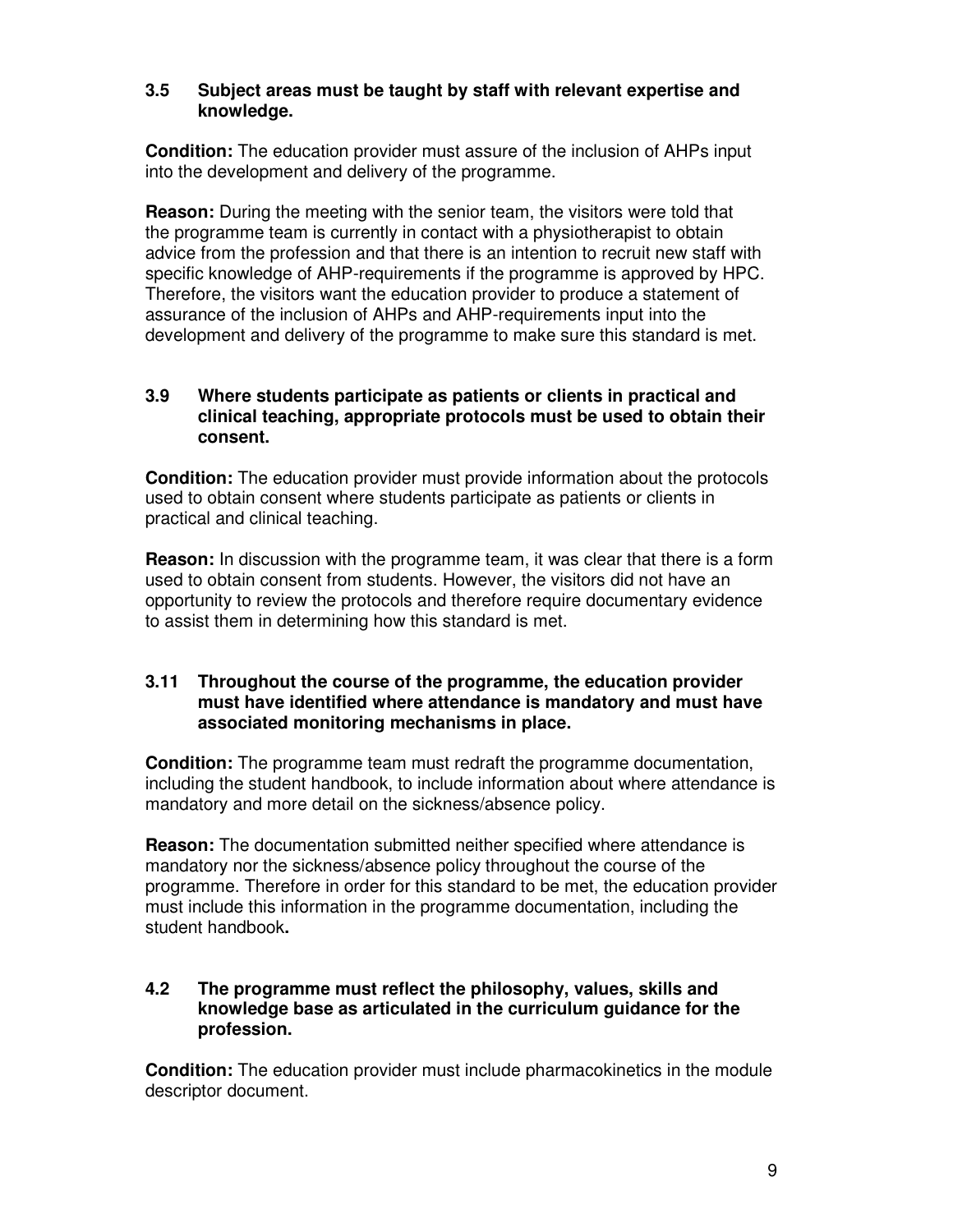**Reason:** In the module descriptor, pharmacodynamics is stated under therapeutics but pharmacokinetics is not. The student handbook however refers to both. Therefore, in order the information to be consistent, pharmacokinetics must be included also in the module descriptor document.

## **4.4 The curriculum must remain relevant to current practice.**

**Condition:** The education provider must assure of the inclusion of AHPs in the development of the programme.

**Reason:** In the documentation submitted, there was no evidence of how the education provider ensures that the curriculum remains relevant to current AHP practice. Therefore, with the inclusion of AHPs in the programme, the visitors require evidence of how the education provider ensures that this standard is met.

#### **4.7 Where there is inter-professional learning, the profession-specific skills and knowledge of each professional group must be adequately addressed.**

**Condition:** The education provider must assure of the inclusion of AHPs input into the delivery of the programme.

**Reason:** In the documentation submitted, there was no evidence that where there is inter-professional learning, the skills and knowledge of each professional group is considered and adequately addressed. Therefore, with the inclusion of AHPs in the programme, the visitors want to be assured of the inclusion of AHPs input into the delivery of the programme.

## **5.6 The education provider must maintain a thorough and effective system for approving and monitoring all placements.**

**Condition:** The education provider must formulate a process to maintain a thorough and effective system for approving and monitoring all placements.

**Reason:** In the documentation supplied by the programme team, information about placement audits, and therefore how the programme team ensures that placement environments are suitable, was not provided. During the visit, the programme team was not able to assure the visitors that a thorough and effective system for approving and monitoring all placements was in place. In order to meet this standard, the education provider must formulate a process to maintain a thorough and effective system for approving and monitoring all placements. The audit process must include approval of new placements, and their future monitoring.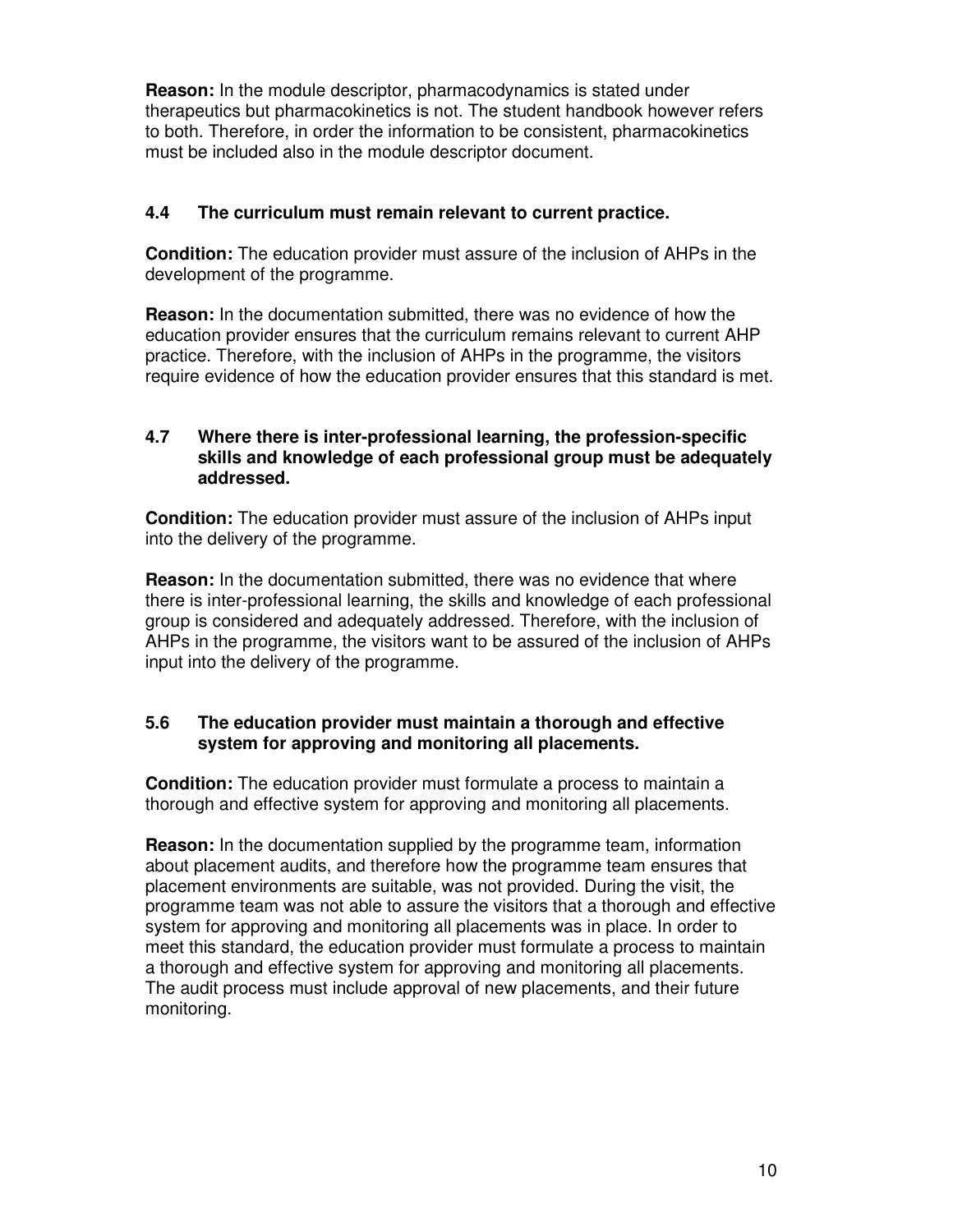#### **5.7.2 Students and practice placement educators must be fully prepared for placement which will include information about and understanding of the timings and the duration of any placement experience and associated records to be maintained.**

**Condition:** The education provider must include information on the exact timing of placements in relation to the theory programme in the student handbook and practice placement handbook.

**Reason:** The documentation submitted did not clearly state the exact timing of placements in relation to the theory programme in the student handbook and practice placement handbook. Therefore the programme documentation must be updated to clearly reflect this information.

#### **5.10 The education provider must ensure necessary information is supplied to practice placement providers.**

**Condition:** The programme team must redraft the practice placement handbook to include where attendance is mandatory and the sickness/absence policy when students are at placement.

**Reason:** The documentation submitted neither specified where attendance is mandatory nor the sickness/absence policy. Therefore in order practice placement providers obtain necessary information, the education provider must include this information in the practice placement handbook.

#### **6.2 Assessments methods must be employed that measure the learning outcomes and skills that are require to practise safely and effectively.**

**Condition:** The programme team must update the programme documentation, including the student handbook, to include the numeracy assessments.

**Reason:** During the meeting with the programme team, the visitors were told that numeracy assessments formed part of the overall course assessment. Since they were not mentioned in the documentation provided prior to the visit, the programme documentation, including the student handbook, needs to be updated to reflect the inclusion of numeracy assessments.

#### **6.4 The measurement of student performance and progression must be an integral part of the wider process of monitoring and evaluation, and use objective criteria.**

**Condition:** The programme documentation must clearly articulate the pass marks and marking criteria for all assessed elements and make this information accessible in the documentation.

**Reason:** In the documentation provided prior to the visit, there was some information about the pass marks and marking criteria however it was not easily accessible and was not provided for all assessed elements. Therefore the visitors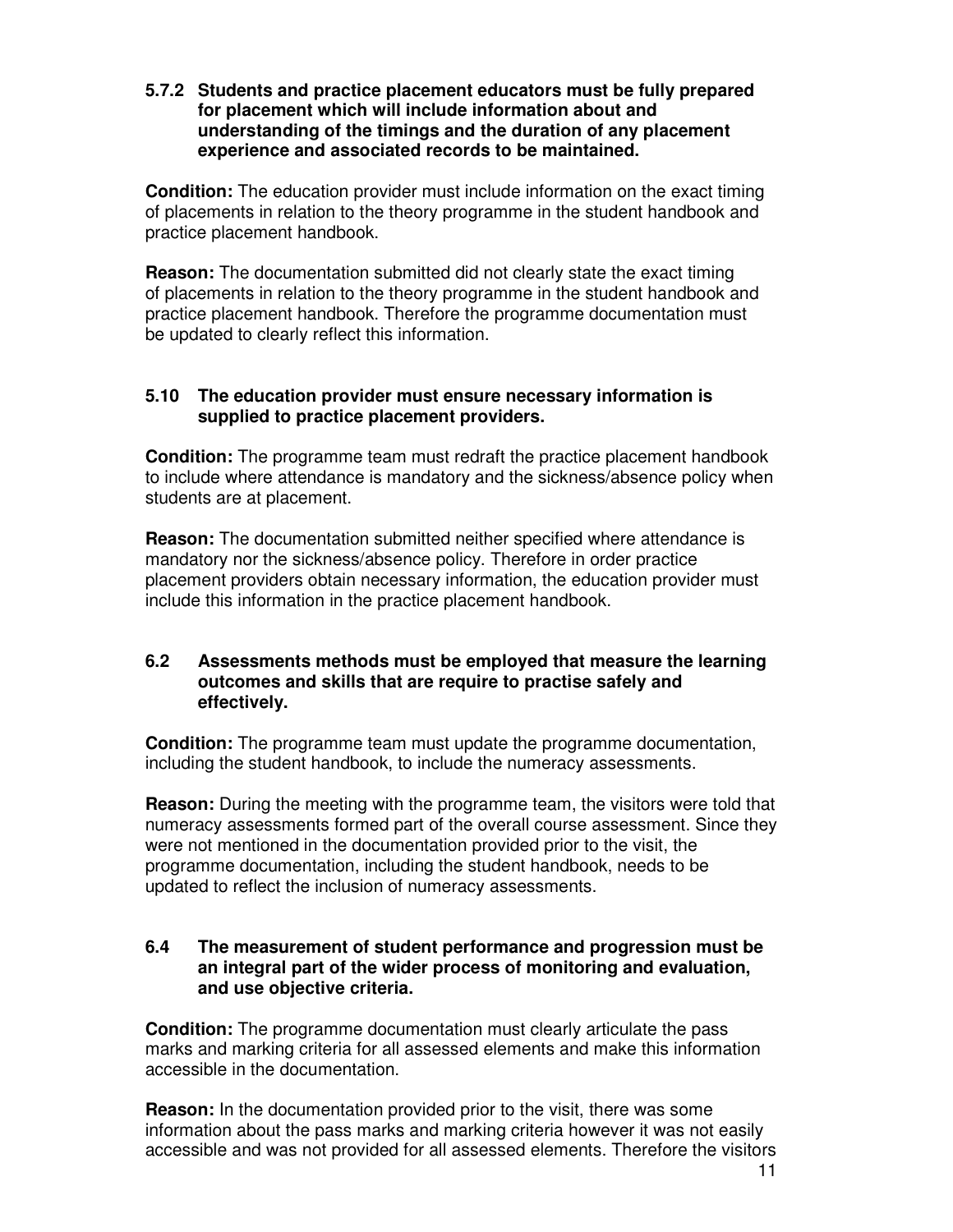want to see a document clearly articulating the pass marks and marking criteria for all assessed elements to make sure this standard is met.

#### **6.7.1 Assessment regulations must clearly specify requirements for student progression and achievement within the programme.**

**Condition:** The student handbook must be updated to clearly articulate the pass marks and marking criteria for all assessed elements and make this information accessible to students.

**Reason:** In the documentation provided prior to the visit, there was some information about the pass marks and marking criteria however it was not easily accessible and was not provided for all assessed elements. Therefore the student handbook must be updated to clearly articulate this information in order students can understand what is expected of them at each stage of the programme.

#### **6.7.3 Assessment regulations must clearly specify requirements for an aegrotat award not to provide eligibility for admission to the Register.**

**Condition:** The education provider must redraft and resubmit the programme assessment regulations to clearly state that students who are awarded an aegrotat award will not have the HPC register annotated with the Supplementary Prescribing entitlement.

**Reason:** The submitted documentation did not state clearly state that an aegrotat Award will not lead to eligibility to the HPC register annotated with the Supplementary Prescribing entitlement. The visitors wish the programme documentation to be updated to include this caveat.

#### **6.7.4 Assessment regulations must clearly specify requirements for a procedure for the right of appeal for students.**

**Condition:** The education provider must include the procedure for the right of appeal for students in the programme documentation.

**Reason:** The procedure for the right of appeal for students was not included in the submitted programme documentation. The visitors wish this procedure to be made available to students. Therefore this document or a web-site reference to this document must be included in the student handbook.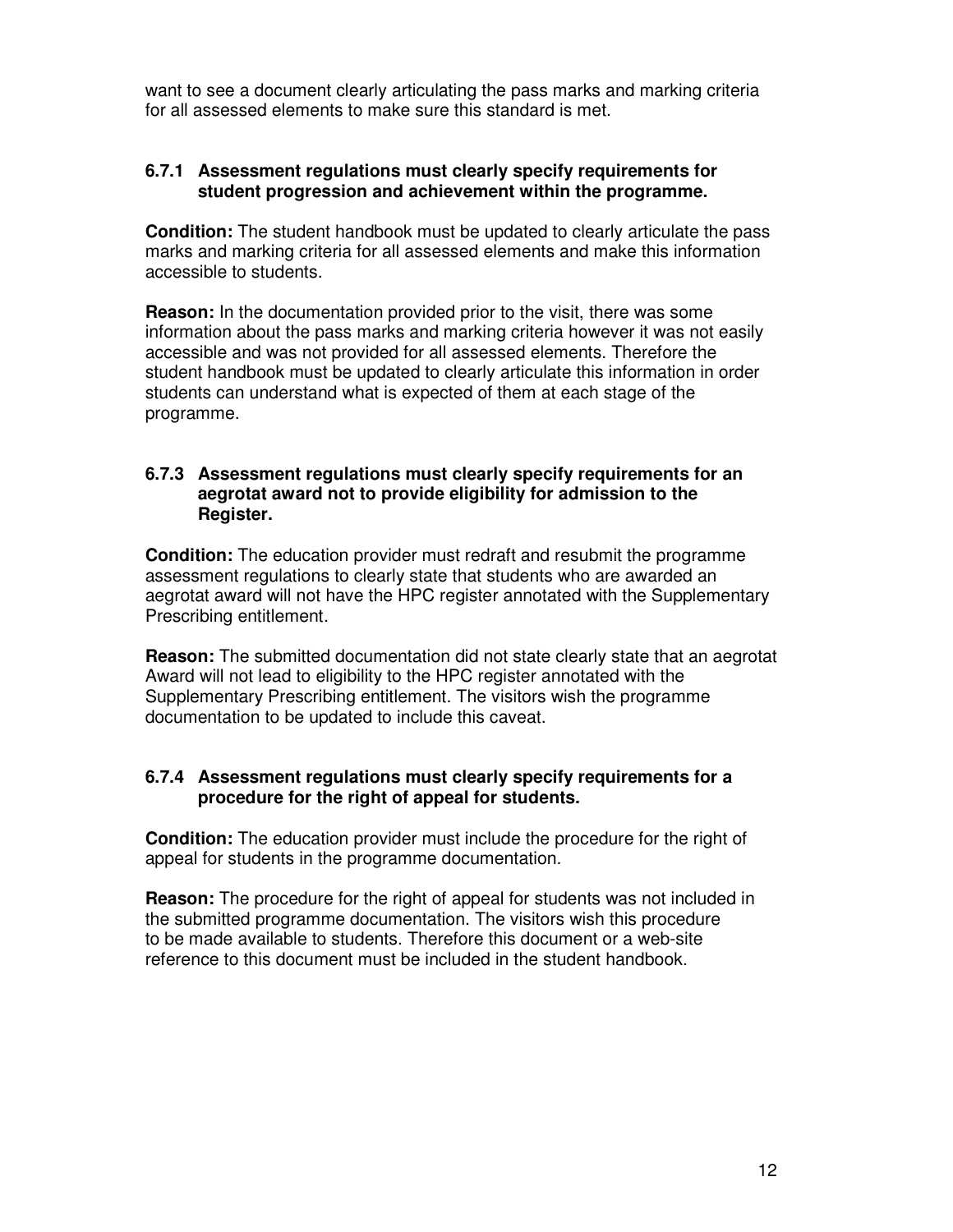## **3.2 The programme must be managed effectively.**

**Recommendation:** The education provider should consider the recruitment of a new member of staff appointed to a role in support of the programme leader.

**Reason:** The education provider expects an increasing number of students in the near future and in order to assure that the workload of the programme leader is manageable, the visitors would recommend the senior team to consider the recruitment of a new member of staff appointed to a role in support of the programme leader.

#### **3.13 The learning resources, including the stock of periodicals and subject books, IT facilities, including internet access, must be appropriate to the curriculum and must be readily available to students and staff.**

**Recommendation:** The education provider should review the list of useful websites which is included in the student handbook in order to include reference to the British National Formulary website as well as to any AHP related websites.

**Reason:** The list of useful websites which is included in the student handbook did not include any references neither to the British National Formulary website (http://www.bnf.org) nor to any AHPs related websites. As they may be useful to students, the visitors would recommend the education provider to include these websites in the list.